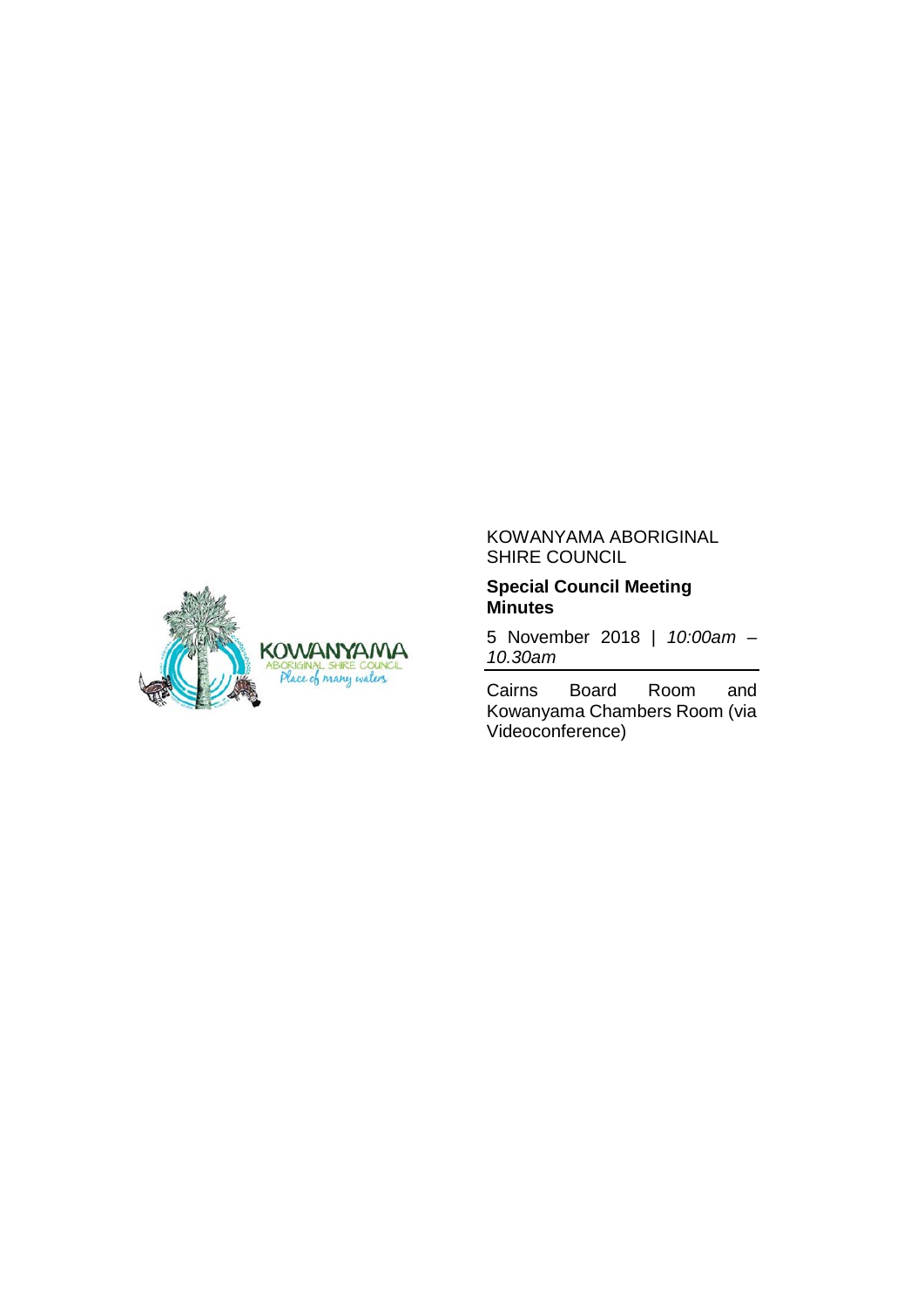# **Present:**

**Councillors** Mayor Michael Yam (Chair) Cr Wendy Wust Cr John Fry

# **Executive**

Katherine Wiggins *Executive Manager Governance and Operations (EMGO)* Michelle Vick *Executive Manager Community Services (Acting CEO)* Aruna Rodrigo *Executive Manager Finance (EMF)* Tom Corrie *Executive Manager Infrastructure, Works and Projects (EMIWP)* Christine Delaney *Executive Manager Human Resources (EMHR)*

# **Apologies**

Deputy Mayor Territa Dick Cr Aaron Teddy Fabian Williams – Annual Leave *Chief Executive Officer (CEO)*

# **1) Welcome & Apologies**

The Mayor welcomed Councillors to the meeting.

# **2) Updates to Councillor Register of Interest or Related Parties**

# Nil

# **3) General Business - NIL**